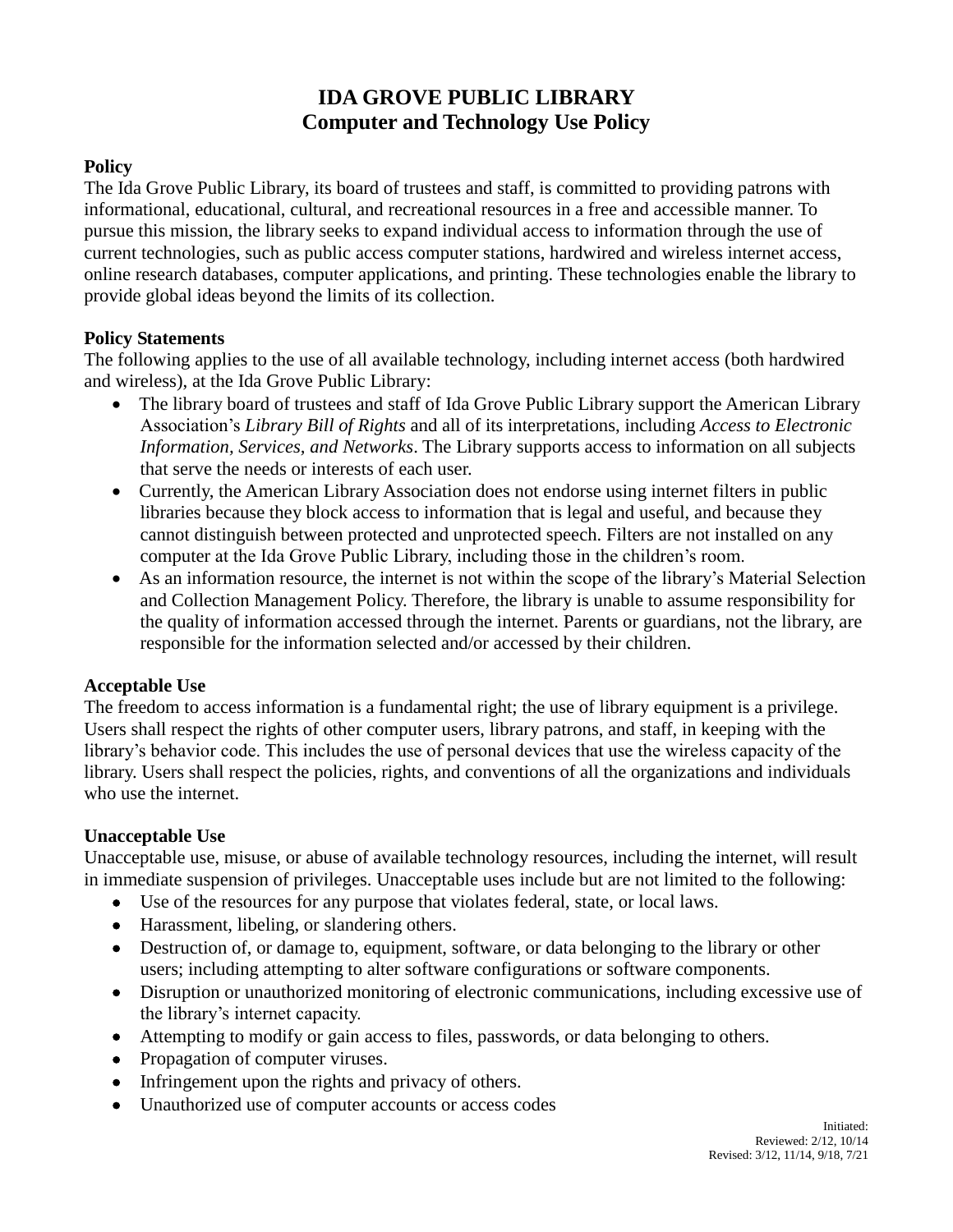- Unauthorized copying of copy-right protected materials.
- Unauthorized disclosure, use, or dissemination of personal information regarding minors.
- Unauthorized downloading of external applications to the hard drive of the public access computers.
- Deliberately accessing materials that are deemed potentially offensive to other patrons.
- More than two patrons on one computer station.
- Intentional interference with or circumvention of the normal operation of library technology.

## **Offensive Material**

Although the freedom to access information is a fundamental right, library users must exercise that right responsibly by respecting the rights of others. The library will not censor access to the internet. Nevertheless, as a department of the City of Ida Grove, the library is committed to providing an environment free from harassment. Display of sexually explicit graphics or otherwise offensive material is inappropriate for an open public environment and is prohibited. Although the library takes harassment violations very seriously, there will be no supervision by the library of what is accessed via the library's public access computers. This responsibility falls to library patrons.

## **Requirements for Use**

- **1.** Sign up at the library circulation desk is required. You must check-in with library staff before using the library equipment.
- **2.** Patrons are expected to have prior computer knowledge. Instruction on information retrieval from library databases is available; however, assistance with other computer uses is not. Individual instruction on computer use is not obligated by library personnel.
- **3.** Printing charges apply to all copies made on library equipment. Payment is made at the circulation desk.
- **4.** Parents or legal guardians of children under the age of 16 assume responsibility for their children's use of the internet through the library's connection.
- **5.** Children six years of age and under must be in the immediate presence of a parent or other responsible caregiver over the age of 12.
- **6.** Public Access Computers located in the children's library are to be used by children under the age of sixteen. Anyone sixteen years of age and older may use the children's library computers only if accompanied by a child.
- **7.** There is a limit of one (1) hour at all adult workstations unless others are not waiting. There is a limit of two (2)hours per day per patron at the workstation, exceptions may only be made by library personnel for patrons who request extended time to perform research or test, as deemed appropriate.
- **8.** There is a limit of thirty (30) minutes at all children's workstations unless others are not waiting. There is a limit of two (2) hours per day per patron at the children's workstation.
- **9.** The AWE Early Literacy Station in the children's library is for children ages 3-7 only. Children must be supervised by a parent/caregiver at all times.
- **10.** All public access computer use will be during regular library hours and subject to the equipment being in working order.

#### **Children and the Internet**

A public library, unlike a school, does not serve in loco parentis (in place of a parent). Librarians cannot act in the place of a parent in providing constant supervision of children as they explore the internet. The responsibility for what minors view and access on the Internet rests with parents or guardians. Parents